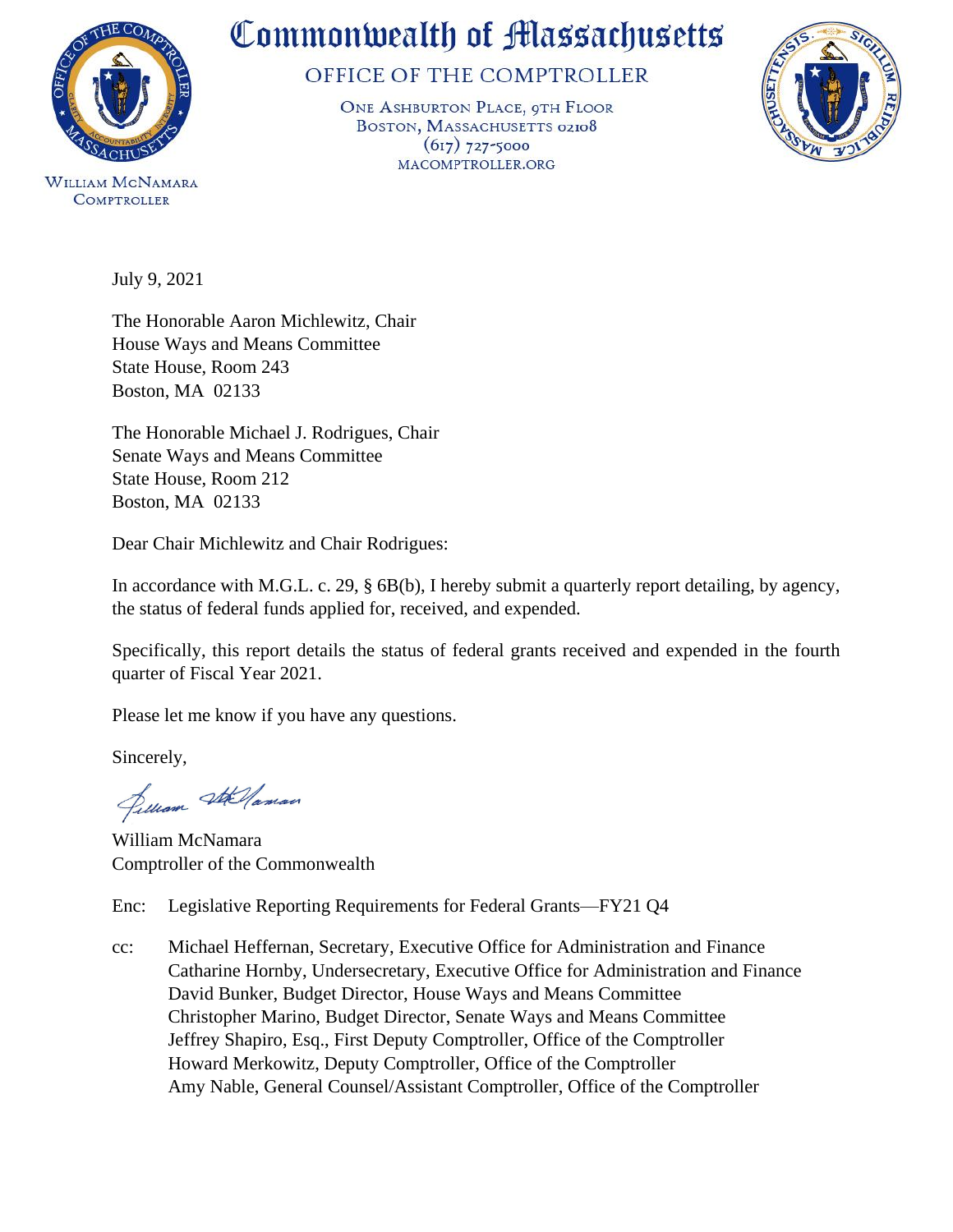

## Commonwealth of Massachusetts

Office of the Comptroller One Ashburton Place,  $9^{\overline{TH}}$  Floor

Boston, Massachusetts 02108 Telephone (617) 727-5000

[www.mass.](http://www.mass.gov/comptroller)gov/comptroller

|             | Status of Federal Grants Applied for FY2021, Quarter 4                             |                                                                             |                                                            |        |                         |                                        |               |                          |                 |
|-------------|------------------------------------------------------------------------------------|-----------------------------------------------------------------------------|------------------------------------------------------------|--------|-------------------------|----------------------------------------|---------------|--------------------------|-----------------|
| <b>Dept</b> | <b>Funding Opportunity Number/Announcement</b><br><b>Document Reference Number</b> | <b>Grant Name</b>                                                           | <b>Federal Cognizant Agency</b>                            | CFDA#  | <b>Application Date</b> | <b>Expected Award</b><br><b>Amount</b> | <b>Status</b> | <b>FAIN/Award Number</b> | <b>Comments</b> |
|             |                                                                                    | Cooperative Agreements to Promote Adolescent                                |                                                            |        |                         |                                        |               |                          |                 |
|             |                                                                                    | Health through School-Based HIV/STD Prevention - Center for Disease Control |                                                            |        |                         |                                        |               |                          |                 |
|             | DOE NU87PS004323                                                                   | Υ4                                                                          | and Prevention                                             | 93.079 | 4/1/2021                | \$<br>100,000.00 Pending               |               |                          |                 |
|             |                                                                                    | Federal Grant Name: Head Start State                                        | Office of Head Start-The                                   |        |                         |                                        |               |                          |                 |
| EEC         | OHS-CD-16-130                                                                      | Collaboration Office (HSSCO) Grant                                          | Administration for Children                                | 93.600 | 4/15/2021               | Ŝ.<br>175,000.00 Pending               |               |                          |                 |
|             |                                                                                    | FY 2021 National Environmental Information                                  | <b>Environmental Protection</b>                            |        |                         |                                        |               |                          |                 |
|             | ENE EPA-OMS-21-01                                                                  | Exchange Network Grant Program                                              | Agency                                                     | 66.608 | 3/31/2021               | Ŝ.<br>199,996.00 Pending               |               |                          |                 |
|             |                                                                                    | Expanding Disabilities Network's (DD Councils)                              | US Administration for                                      |        |                         |                                        |               |                          |                 |
| ADD         | N/A                                                                                | Access to COVID-19 Vaccines                                                 | <b>Community Living</b>                                    | 93.630 | 4/7/2021                | \$<br>79,816.00 Awarded                |               | 2101MASCC5-00            |                 |
|             |                                                                                    | Improving Student Health and Academic                                       |                                                            |        |                         |                                        |               |                          |                 |
|             |                                                                                    | Achievement through Nutrition, Physical Activity                            |                                                            |        |                         |                                        |               |                          |                 |
|             |                                                                                    | and the Management of Chronic Conditions in                                 | Center for Disease Control                                 |        |                         |                                        |               |                          |                 |
|             | DOE NU58DP006432                                                                   | Schools                                                                     | and Prevention                                             | 93.981 | 4/26/2021               | 433,333.00 Awarded<br>S.               |               | 5 NU58DP006432-04-00     |                 |
|             |                                                                                    |                                                                             |                                                            |        |                         |                                        |               |                          |                 |
|             |                                                                                    | FFY2021 High Priority Commercial Motor Vehicle                              | US DOT Federal Motor                                       |        |                         |                                        |               |                          |                 |
| POL         | FM-MHP-19-21-001                                                                   | Program                                                                     | Carrier Safety Administration                              | 20.237 | 3/15/2021               | \$<br>89,503.33 Pending                |               |                          |                 |
|             |                                                                                    | Medication Assisted Treatment- Prescription drug                            | Department of Health and                                   |        |                         |                                        |               |                          |                 |
| <b>SDC</b>  | TI-21-006                                                                          | and Opioid Addiction                                                        | <b>Human Services</b>                                      | 93.243 | 5/5/2021                | 2,618,414.00 Pending<br>Ŝ              |               |                          |                 |
| <b>DOT</b>  | MA-18-X060                                                                         | Formula Grants for Rural Areas                                              | FTA-Region 1                                               | 20.509 | 5/10/2021               | 4,353,205.00 Pending<br>Ŝ              |               |                          |                 |
|             |                                                                                    |                                                                             | U.S. Environmental                                         |        |                         |                                        |               |                          |                 |
| EQE         | EPA-CEP-02                                                                         | Superfund Block Funding Cooperative Agreement                               | <b>Protection Agency</b>                                   | 66.961 | 5/27/2021               | Ŝ.<br>1,719,368.00 Pending             |               |                          |                 |
| <b>DOT</b>  | 1349-2019-5                                                                        | Low or No Emissions Grants Competitive                                      | FTA-Region 1                                               | 20.526 | 6/3/2021                | Ś<br>1,250,000.00 Pending              |               |                          |                 |
|             |                                                                                    | Enhanced Mobility of Seniors & Individuals with                             |                                                            |        |                         |                                        |               |                          |                 |
| DOT         | MA-16-X014/13492021-4                                                              | <b>Disabilities</b>                                                         | FTA-Region 1                                               | 20.513 | 6/18/2021               | 9,805,683.00 Awarded                   |               | MA-2021-035-00           |                 |
|             |                                                                                    | Little Harbor Protection Project, Wareham,                                  |                                                            |        |                         |                                        |               |                          |                 |
|             | DCR F227AS00007                                                                    | Massachusetts                                                               | US Fish & Wildlife Service                                 | 15.614 | 6/21/2021               | 1,000,000.00 Pending<br>\$             |               |                          |                 |
|             |                                                                                    | Status of Population Dynamics in Cave Bats in                               |                                                            |        |                         |                                        |               |                          |                 |
| <b>DCR</b>  | F21AS0014670                                                                       | Massachusetts                                                               | US Fish & Wildlife Service                                 | 15.684 | 5/28/2021               | Ŝ.<br>34,014.00 Pending                |               |                          |                 |
|             |                                                                                    | Forest Legacy Grant Project entitled Emerald                                |                                                            |        |                         |                                        |               |                          |                 |
| <b>DCR</b>  | N/A                                                                                | Forest Borderlands Project                                                  | USDA Forest service                                        | 10.676 | 5/4/2021                | 2,435,000.00 Pending<br>Ŝ.             |               |                          |                 |
| <b>DCR</b>  | N/A                                                                                | Forest Legacy Administration Grant                                          | USDA Forest service                                        | 10.676 | 5/10/2021               | 25,000.00 Pending<br>\$                |               |                          |                 |
| <b>DCR</b>  | N/A                                                                                | 2018 Volunteer Fire Assistance Program Grant                                | USDA Forest service                                        | 10.664 | 6/7/2021                | \$<br>79,136.00                        | Pending       |                          |                 |
| <b>DCR</b>  | N/A                                                                                | 2019 Volunteer Fire Assistance Program Grant                                | USDA Forest service                                        | 10.664 | 5/20/2021               | \$<br>82,919.00                        | Pending       |                          |                 |
| <b>DCR</b>  | N/A                                                                                | 2017 Consolidated Payment Grant                                             | <b>USDA Forest service</b><br><b>USDA Animal and Plant</b> | 10.664 | 5/28/2021               | \$<br>927,637.00                       | Pending       |                          |                 |
| <b>DCR</b>  | USDA APHIS 10025 PPQFO000-21-418                                                   |                                                                             |                                                            | 10.025 | 6/14/2021               | 3,300,000.00 Pending<br>\$             |               |                          |                 |
|             |                                                                                    | 2021 APHIS ALB Eradication Coop. Agreement                                  | <b>Inspection Service</b><br>US Department of              |        |                         |                                        |               |                          |                 |
|             |                                                                                    |                                                                             |                                                            |        |                         |                                        |               |                          |                 |
|             |                                                                                    |                                                                             | Commerce, National Oceanic<br>and Atmospheric              |        |                         |                                        |               |                          |                 |
| <b>DCR</b>  | NOAA-NOS-CCM-2021-2006830                                                          | 2021 NOAA Operations Grant for WBNERR                                       | Administration                                             | 11.420 | 3/26/2021               | Ŝ.<br>758,125.00 Pending               |               |                          |                 |
| <b>DCR</b>  | N/A                                                                                | 2021 Consolidated Payment Grant                                             | USDA Forest service                                        | 10.664 | $5/20/2021$ \$          | 1,185,169.00 Pending                   |               |                          |                 |
| <b>DCR</b>  | N/A                                                                                | 2021 Volunteer Fire Assistance Program Grant                                | USDA Forest service                                        | 10.664 | $5/14/2021$ \$          | 91,339.00 Pending                      |               |                          |                 |
| DCR N/A     |                                                                                    | 2021 HWA Enhanced Survey Monitoring                                         | USDA Forest service                                        | 10.680 | $5/12/2021$ \$          | 10,000.00 Pending                      |               |                          |                 |
|             |                                                                                    | 2021 FEMA- National Flood Insurance Program-                                | US Department of Homeland                                  |        |                         |                                        |               |                          |                 |
|             | DCR DHS-21-MT-023-01-01                                                            | Community Assistance Program Grant                                          | Security                                                   | 97.023 | 6/1/2021                | \$<br>177,365.00 Pending               |               |                          |                 |
|             |                                                                                    |                                                                             | US Department of Homeland                                  |        |                         |                                        |               |                          |                 |
|             | DCR DHS-21-MT-041-01-01                                                            | 2021 FEMA National Dam Safety Grant                                         | Security- FEMA                                             | 97.041 | $6/25/2021$ \$          | 113,400.00 Pending                     |               |                          |                 |
|             |                                                                                    |                                                                             |                                                            |        |                         |                                        |               |                          |                 |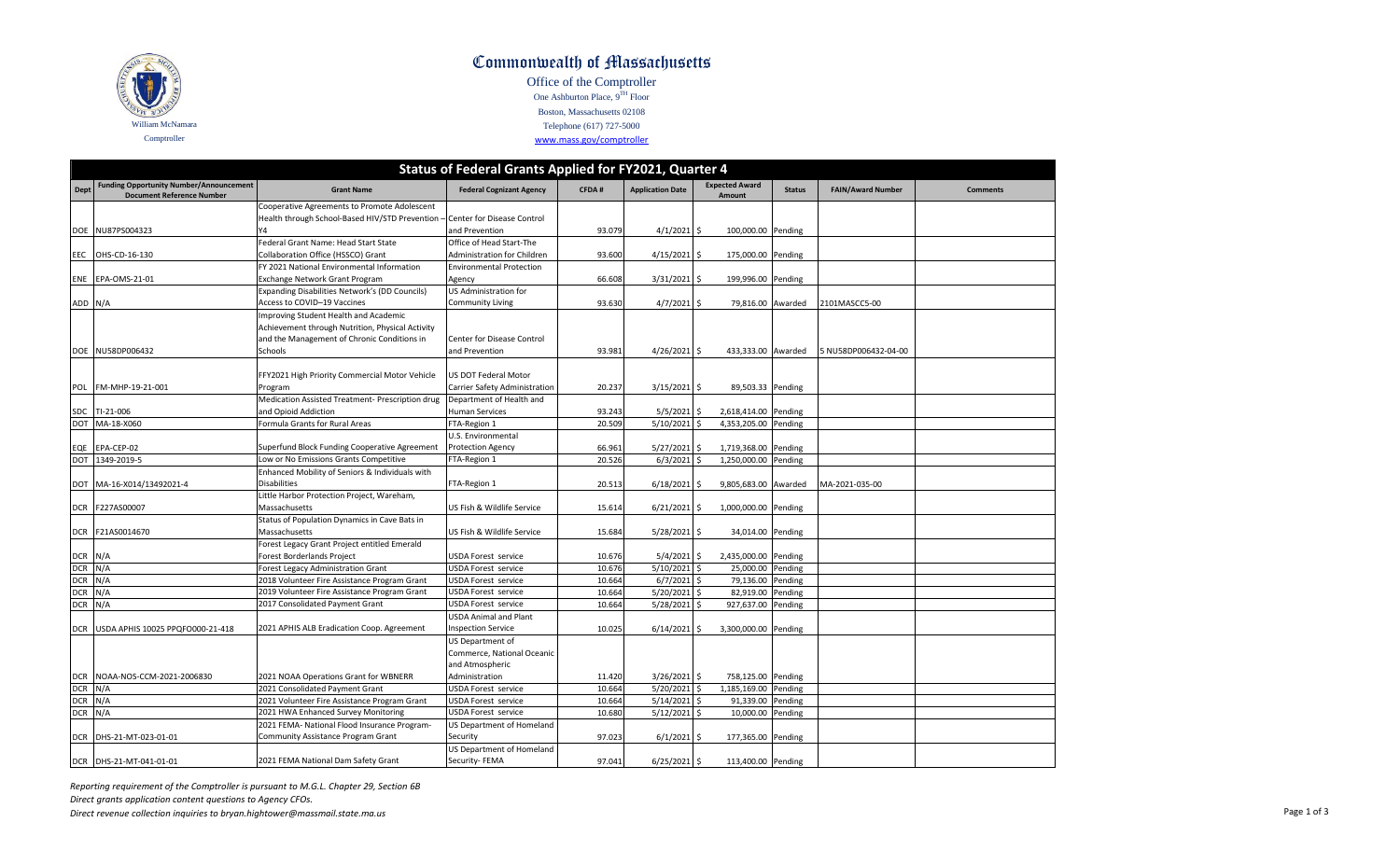

## Commonwealth of Massachusetts

One Ashburton Place, 9TH Floor Office of the Comptroller Comptroller [www.mass.gov/com](http://www.mass.gov/comptroller)ptroller Telephone (617) 727-5000 Boston, Massachusetts 02108

| Status of New Federal Grants Received & Expended for FY2021, Quarter 4 |             |                                                              |    |                       |                    |                        |              |                          |
|------------------------------------------------------------------------|-------------|--------------------------------------------------------------|----|-----------------------|--------------------|------------------------|--------------|--------------------------|
| <b>Department</b>                                                      | <b>CFDA</b> | <b>Federal Grant Name</b>                                    |    | <b>Amount Awarded</b> |                    | <b>Amount Expended</b> |              | <b>Collected Revenue</b> |
| ANF                                                                    | 21.027      | ARPA STATE FISCAL RECOVERY                                   | \$ | 5,286,067,526.40 \$   |                    | 194,080,277.00         | Ŝ.           | 5,286,067,526.40         |
| <b>DMH</b>                                                             | 93.958      | MHBG FY2021 COVID EMERGENCY FUNDING                          | \$ | 16,551,534.00 \$      |                    |                        | \$           |                          |
| PLY                                                                    | 16.320      | TASK FORCE TO COMBAT HUMAN TRAFFICKING                       | \$ | 750,000.00 \$         |                    | 31,211.93              | $\mathsf{S}$ | 26,595.05                |
| <b>BLC</b>                                                             | 45.310      | LSTA ARPA ARPA                                               | \$ | 3,502,013.00 \$       |                    |                        | \$           |                          |
| <b>ELD</b>                                                             | 93.747      | LTC OMBUDSMAN                                                | \$ | 83,348.00             |                    |                        | \$           | $\sim$                   |
| <b>ELD</b>                                                             | 93.045      | TITLEIII: SUPPL.FUNDING NUTRITION FY21                       | \$ | 3,500,618.00 \$       |                    |                        | Ś            |                          |
| <b>DOE</b>                                                             | 84.425      | AMERICAN RESCUE PLAN ELEMENTARY & SECONDARY SCHOOLS EMERGENC | \$ | 2,997,079.00          | I\$                |                        | Ś            |                          |
| <b>MID</b>                                                             | 16.838      | COMPREHENSIVE OPIOID, STIMULANT, & SUBSTANCE ABUSE PROGRAM   | \$ | 1,200,000.00 \$       |                    |                        | \$           |                          |
| <b>SJC</b>                                                             | 93.586      | STATE COURT IMPROVEMENT - COVID 19 GRANT                     | \$ | 180,764.00 \$         |                    |                        | Ś            | $\overline{\phantom{a}}$ |
| <b>DOE</b>                                                             | 10.565      | CSFP ADMIN RESCUE PLAN (O)                                   | \$ | $6,739.00$ \$         |                    |                        | \$           |                          |
| OCD                                                                    | 93.568      | LOW-INCOME HOME ENERGY ASSISTANCE PROGRAM                    | \$ | 187,074,431.00 \$     |                    |                        | Ś            |                          |
| <b>ELD</b>                                                             | 93.044      | AAA VAC5 FY21                                                | Ś  | 1,041,850.00 \$       |                    |                        | \$           |                          |
| <b>ELD</b>                                                             | 93.048      | NO WRONG DOOR SYSTEM COVID-19 VACCINE                        | Ś  | 574,836.00 \$         |                    |                        | Ś            |                          |
| <b>ELD</b>                                                             | 93.747      | TITLE XX APC5 CRRSA                                          | Ś  | 1,893,433.00 \$       |                    |                        | \$           |                          |
| <b>MCB</b>                                                             | 84.426      | RANDOLPH SHEPPARD-FINANCIAL RELIEF AND RESTORATION PAYMENTS  | Ś  | 294.618.00 \$         |                    | 294,618.00             | Ŝ.           | 294,618.00               |
| POL                                                                    | 20.218      | FEDERAL MOTOR CARRIER SAFETY ADMINISTRATION                  | \$ | 4,706,808.00          | I\$                |                        | \$           |                          |
| <b>DPH</b>                                                             | 93.870      | MATERNAL, INFANT, & EARLY CHILDHOOD HOME VISITING PROGRAM    | \$ | 796,380.00 \$         |                    |                        | Ś.           |                          |
| ELD                                                                    | 93.044      | ARP FOR SUPPORTIVE SERVICES TIIIB 21                         | \$ | 9,537,099.00          | Is.                |                        | Ś            |                          |
| <b>ELD</b>                                                             | 93.045      | ARP FOR CONGREGATE MEALS TIIIC1 21                           | \$ | 6,219,847.00          | Ŝ.                 |                        | \$           |                          |
| <b>ELD</b>                                                             | 93.045      | ARP FOR HOME DELIVERED MEALS TIIIC2 21                       | \$ | 9,329,771.00          | Ŝ.                 |                        | \$           |                          |
| <b>ELD</b>                                                             | 93.043      | ARP FOR PREVENTIVE HEALTH TIIID 21                           | \$ | 912,244.00            | \$                 |                        | \$           | $\overline{\phantom{a}}$ |
| <b>ELD</b>                                                             | 93.052      | ARP FOR FAMILY CAREGIVERS TIIIE 21                           | \$ | 3,001,131.00          | Ŝ.                 |                        | \$           |                          |
| <b>ELD</b>                                                             | 93.042      | ARP FOR OBUDSMAN PROGRAM TVII 21                             | \$ | 207,328.00            | Ŝ.                 |                        | \$           |                          |
| <b>DSS</b>                                                             | 93.556      | PROMOTING SAFE & STABLE FAMILIES(PSSF) PROGRAM-COVID-19      | \$ | 1,084,133.00          | Ŝ.                 |                        | \$           |                          |
| OCD                                                                    | 93.568      | LOW INCOME HOUSEHOLD WATER ASSISTANCE PROGRAM(LIHWAP)        | \$ | 8,494,527.00          | \$.                |                        | \$           | $\overline{\phantom{a}}$ |
| WEL                                                                    | 10.561      | AMERICAN RESCUE PLAN ACT GRANT                               | \$ | 6,029,022.67          | Ŝ.                 |                        | Ś            | $\sim$                   |
| ADD                                                                    | 93.630      | DEVELOPMENTAL DISABILITIES COUNCIL COVID ACCESS              | \$ | 79,816.00             | Ŝ.                 |                        | \$           |                          |
| <b>DMH</b>                                                             | 14.267      | SHELTER PLUS CARE PROGRAM                                    | \$ | 278,457.00            | $\mathsf{\hat{S}}$ |                        | Ś            |                          |
| <b>CHE</b>                                                             | 64.015      | <b>COVID SHARE</b>                                           | \$ | 1,122,819.75          | \$                 |                        | Ś            |                          |
| <b>CHE</b>                                                             | 64.015      | AMERICAN RESCUE PLAN ACT (ARPA)                              | \$ | 2,822,270.00          | Ŝ.                 |                        | \$           | $\sim$                   |
| EEC                                                                    | 93.575      | ARPA STABILIZATION GRANT                                     | Ś  | 314,376,488.00        | ۱Ś.                |                        | \$           |                          |

*Reporting requirement of the Comptroller is pursuant to M.G.L. Chapter 29, Section 6B Direct grants application content questions to Agency CFOs. Direct revenue collection inquiries to Jessie.Zuberek@mass.gov* Page 2 of 3